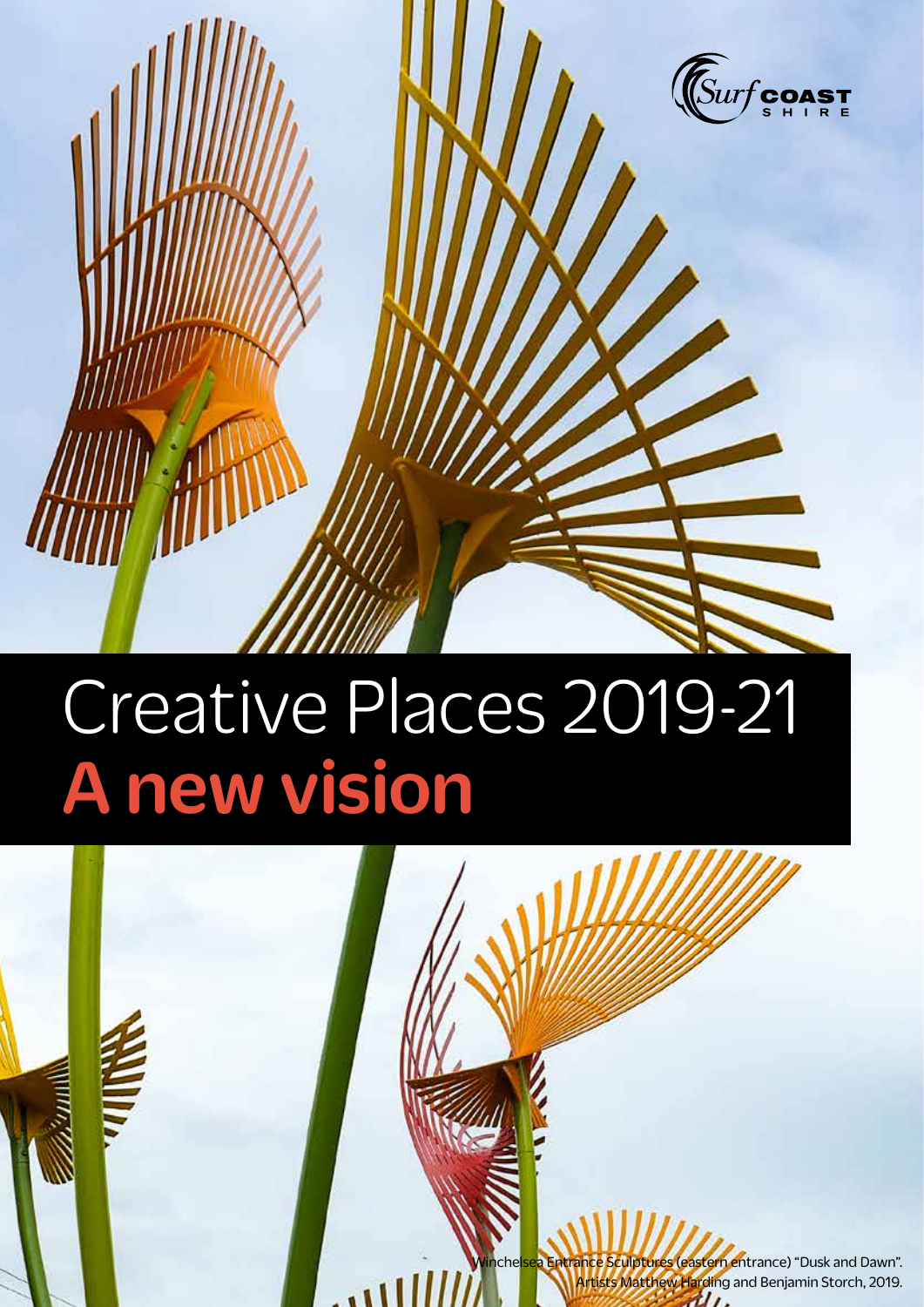*Creative Places* describes the direction and initiatives for arts, culture and heritage for the Surf Coast Shire Council from 2019 – 2021.

*Creative Places provides a* new vision for arts, culture and heritage with a focus on celebrating our Aboriginal heritage; enhancing place; showcasing our best artists and helping our creative industries to thrive.

We value what art and heritage brings to our local communities and our environment and recognise their important contribution to community and individual wellbeing.

Through *Creative Places*, we will build participation of individuals and communities in arts, cultural and heritage activities to enhance their lives.

We will evolve our work during the next two years, recognising the vital role arts, culture and heritage plays in helping our communities and environment to thrive.

The 2019-2021 timeframe reflects our aim to align the next Arts, Culture and Heritage strategy with the next Council Plan to be adopted in 2021.

## Regional Context

The Surf Coast Shire's distinctive environment and accessibility to Melbourne and Geelong has contributed to a large number of creative practitioners making this place their home.

Visual artists, musicians, software developers, architects, designers and manufacturers are now so concentrated

in the area that the Surf Coast Shire has the fourth highest proportion of jobs in the creative sector throughout regional Australia, compared to jobs in other industries. (Regional Growth Prospects Research Report – Regional Institute of Australia 2018).

Population growth is Surf Coast Shire is greater than Victoria's growth rate and this provides challenges to the character of our townships and the natural environment. This impacts community wellbeing and prosperity.

*Creative Places* recognises that by further activating arts and culture across the Shire we can better express the character of our region, enriching place and increasing civic pride.

This will have direct impacts on the local economy through increased visitation, longer stays, and more trade.

## Council Context

Creative Places links into Council's objectives outlined in the Council Plan 2019-2021:

- Vibrant Economy
- Community Wellbeing
- Balancing Growth
- Environmental Leadership

Creative Places links directly to Council's Municipal Strategic Statement which is a key guide for land use planning, in particular:

- To support and strengthen the individual character and role of each town
- To conserve the cultural heritage of the Shire to enhance the community's appreciation of the history and development of this region
- To encourage a variety of entertainment and recreational opportunities across the municipality which are compatible with the social, economic and cultural characteristics of the local community.

Council's Hinterland Futures Strategy 2019 and the Torquay Town Centre Urban Design Framework 2017 have many links to arts, culture and heritage. Key themes in these documents include:

- Place-making
- Tourism and the local economy
- Reflecting the character of towns and landscapes.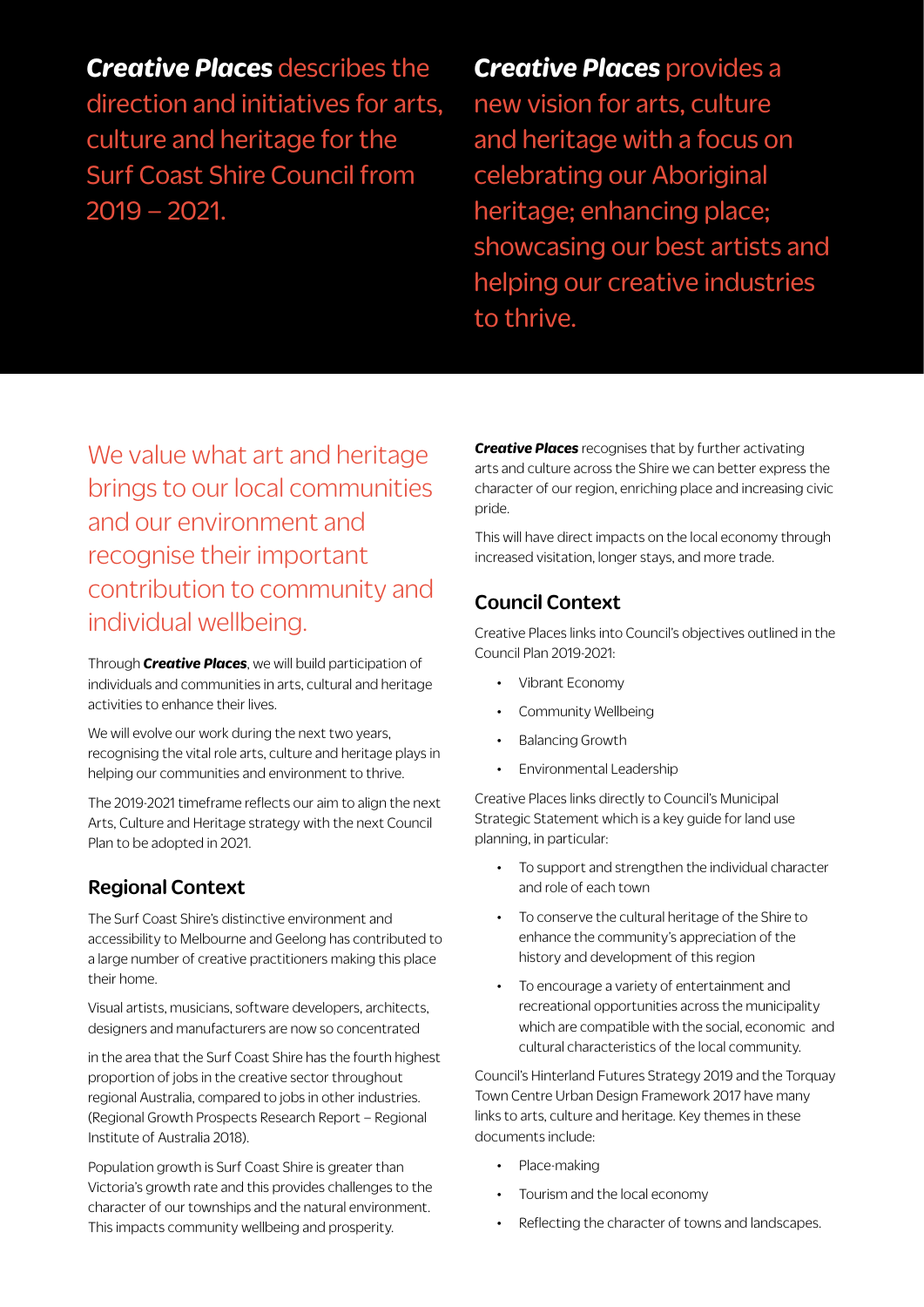## **Creative Places themes and initiatives**

Four key themes with links to the broader Council objectives are the focus of Creative Places:

- 1. Celebrating our Aboriginal cultural heritage:
- 2. Place-making
- 3. Enhance our creative industries
- 4. Showcasing our best and brightest

The themes have gained strong support when tested with community members. (see Appendix 1).





Bells Beach, Wadawurrung Country. "Hooded Plovers", Anglesea Streetscape Sculptures. Artists Cinnamon and Rowan Stephens, 2019.

## **2. Place-making**

The Surf Coast Shire's population is growing faster than the state average. Population growth and township character are critical issues for our community. Creative responses can help retain township character and provide people with a much better sense of place. Council continues to be aware of the community need for more dedicated arts/ creative spaces.

#### What we will do.

Develop a Public Art Policy that describes the role of art in place making – including a focus on Aboriginal art in this policy.

- Deliver a Public Art Project every two years.
- Continue to plan and deliver a major Cultural Facility including Library.
- Support community members plan for a community led arts facility.
- Deliver the Winchelsea Memorial Cairns project.

# **1. Celebrating our Aboriginal cultural heritage**

Our First Peoples' story can be understood better. We can help educate and heal, benefitting our first nations people, the community and the economy.

We know that in New Zealand, more than half of their 3.6 million international visitors take part in Māori cultural experiences (Tourism New Zealand). In Australia, of 9 million international visitors, only 1 million take part in an Aboriginal culturalexperience (Tourism Research Australia).

#### What we will do.

- Develop stronger connections with traditional owners.
- Expand our events and programs such as NAIDOC
- week to have greater prominence in our community.
- Help non Aboriginal people understand our Aboriginal cultural heritage and its importance better.
- Work with Traditional Owners to grow cultural tourism opportunities.
- Encourage initiatives that celebrate Aboriginal cultural heritage via the Arts Development Seed fund.
- Engage more Aboriginal artists in Council projects.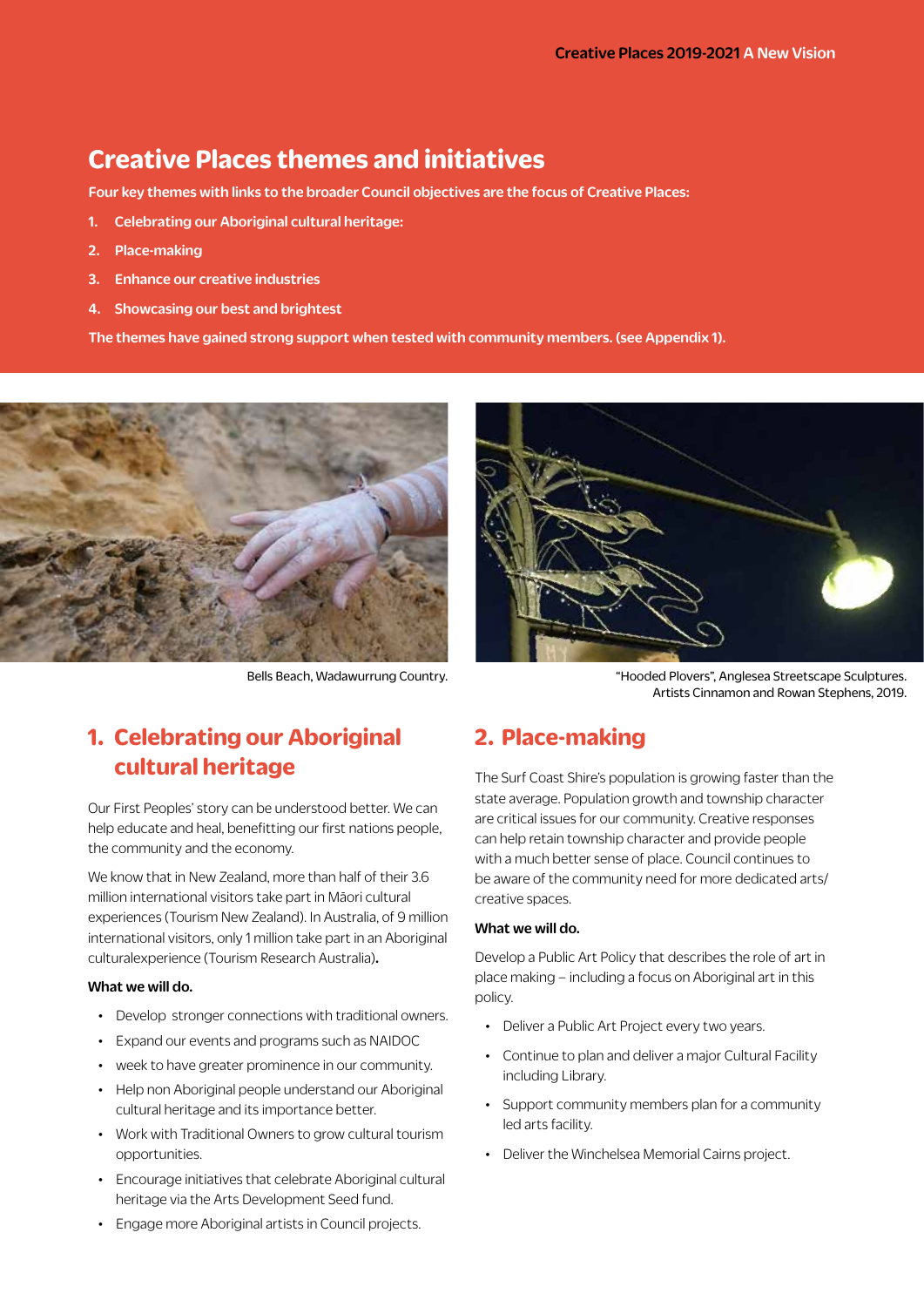

Ashmore Arts, Torquay

## **3. Enhancing our creative industry**

Surf Coast Shire has the fourth highest proportion of creative jobs compared to jobs in other industries in regional Australia (Regional Australia Institute). This is an important sector of our economy that needs to remain strong.

#### What we will do.

- Partner with local major events to embed Arts and Cultural opportunities in and around events.
- Complete and implement our economic development strategy – Prosperous Places – with a focus on supporting creative industry.



Robin, Geoffrey Carran

## **4. Showcasing our Best and Brightest**

The Surf Coast Shire is home to many world-renowned artists across disciplines such as visual arts, music, literature and performance. We want to increase opportunities to showcase this work locally whilst providing opportunities to help upskill emerging artists.

#### What we will do.

- Involve leading local artists in Council's Public Art Project.
- Provide opportunities for leading artists to showcase their Work
- Involve leading local artists in the development of cultural facilities
- Provide the opportunity for emerging artists and arts workers to learn from leading artists.

## **Other Initiatives**

- Deliver Council's annual Arts Development Seed funding round.
- Support arts practitioners and arts workers, including
	- Continue the Surf Coast Arts Space with a more community led approach.
	- Evaluate the management model of the Surf Coast Arts Trail in partnership with artists. Introduce Local Area Coordinators as paid skills development opportunities for local arts workers.
	- Further develop the Surf Coast Arts Calendar as an opportunity for artists and arts workers.
	- Further support the conservation of Local Heritage, through sharing knowledge and skills development for local history groups.

## **Creative Places and Council's Planning Scheme**

Heritage initiatives contained in Creative Places focus on understanding, preserving and storytelling. Creative Places does not play a role in planning considerations for sites

of historical significance. The Surf Coast Shire Planning Scheme, heritage overlays and relevant polices related to the Planning Scheme will consider strategic and statutory planning topics.